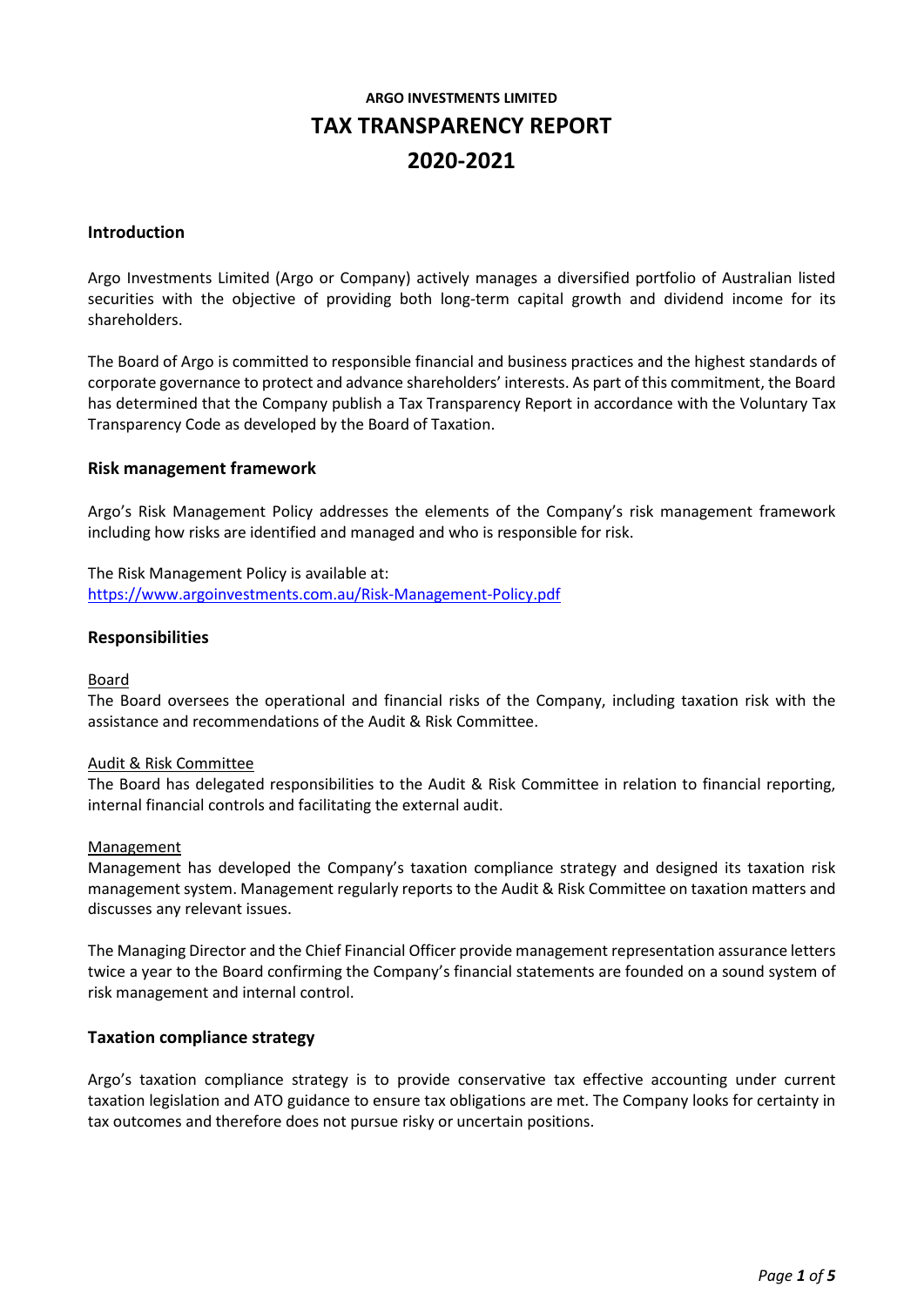## **Taxation risk management**

In accordance with the Company's risk management framework, the Company's business environment is regularly reviewed for new taxation risks and its current taxation risks are continually monitored.

Argo's risk management and internal control systems ensure compliance by the Company with its taxation obligations.

Management consults the Company's external auditor and tax advisers, PricewaterhouseCoopers (PWC) on all significant transactions and medium/high taxation risk matters to ensure correct application to enable the Company to meet its taxation obligations.

#### Taxation risk controls

To reduce the risk of misstatement in the calculation and provision for taxation, the Company has the following controls in place:

- As part of the half-year review and full-year audit, PWC review the Company's provision for tax payable and confirm the franking account and Listed Investment Company (LIC) capital gain account balances;
- PWC annually review and confirm accounting and tax treatment of investment transactions to ensure treatment is consistent with ATO legislation, guidance and class rulings; and
- Management prepares the Company's annual tax return and engages PWC to review and lodge it.

### **Income tax reconciliations**

A reconciliation of Argo's accounting profit to its income tax expense is included in Note 4 of the Company's 2021 Annual Report in accordance with International Financial Reporting Standards (IFRS).

The Company provides the following information to enhance transparency of Argo's tax outcomes in accordance with the Voluntary Tax Transparency Code:

- 1) Reconciliation of accounting profit for the year ended 30 June 2021 to income tax to be paid;
- 2) Effective company tax rates; and
- 3) Reconciliation of tax liability payable at 30 June 2021 to tax paid for the 2020-21 year.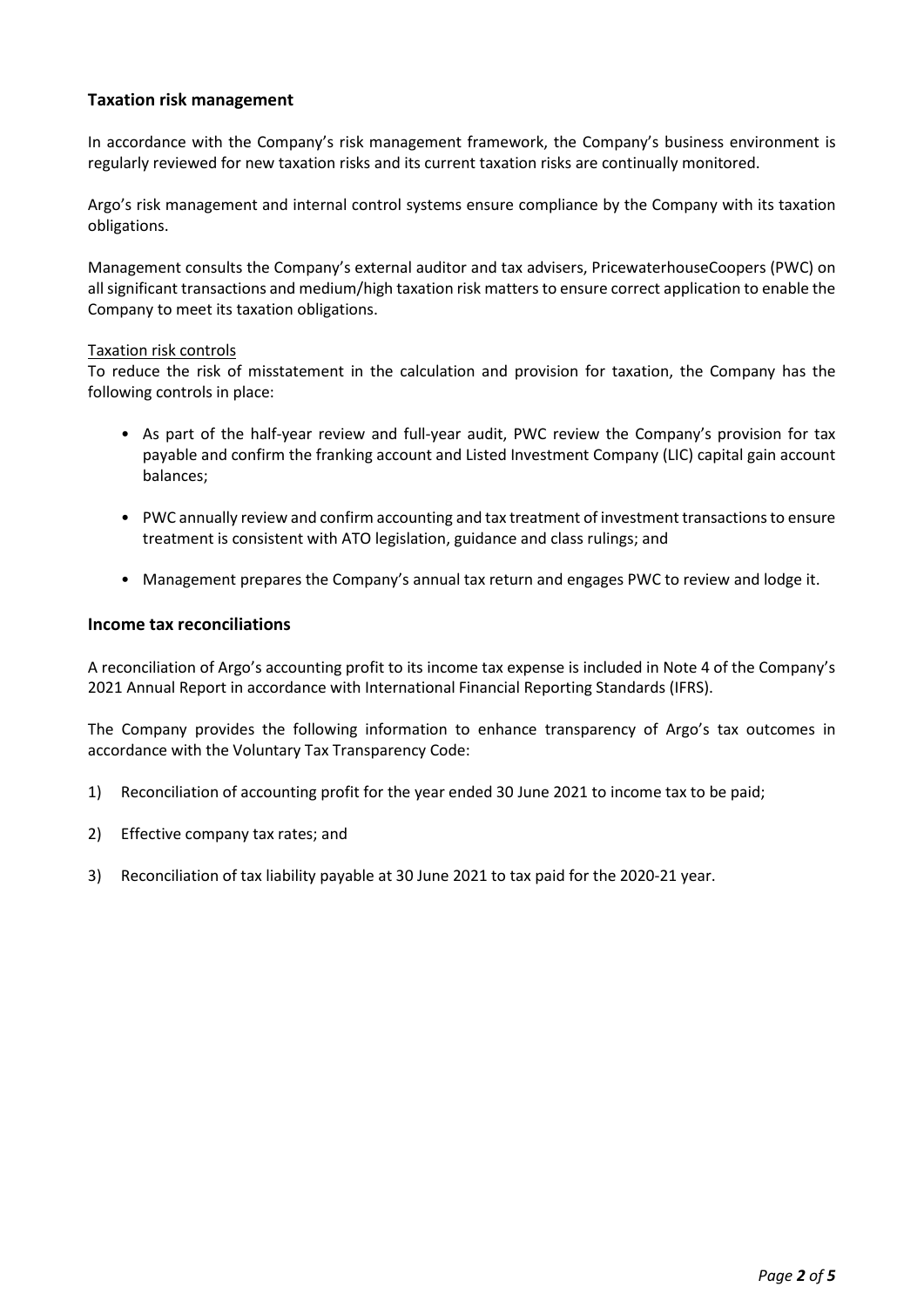**1) Reconciliation of accounting profit for the year ended 30 June 2021 to income tax to be paid**

|                                                                    | 2021      |
|--------------------------------------------------------------------|-----------|
|                                                                    | \$000     |
| Profit for the year before tax                                     | 179,676   |
| Nominal tax at 30%                                                 | 53,903    |
| Less: franking credits on dividends received                       | (37, 710) |
| Less: non-taxable demerger dividend                                | (5, 734)  |
| Less: other non-taxable items                                      | (4,800)   |
| Plus: under provision in previous year                             | 28        |
| Income tax expense as per Statement of Profit or Loss              | 5,687     |
| Plus: tax on realised capital gains                                | 24,364    |
| Plus: deferred tax temporary differences                           | 8,716     |
| Less: PAYG tax instalments paid                                    | (4,204)   |
| Tax payable as per Statement of Financial Position at 30 June 2021 | 34,563    |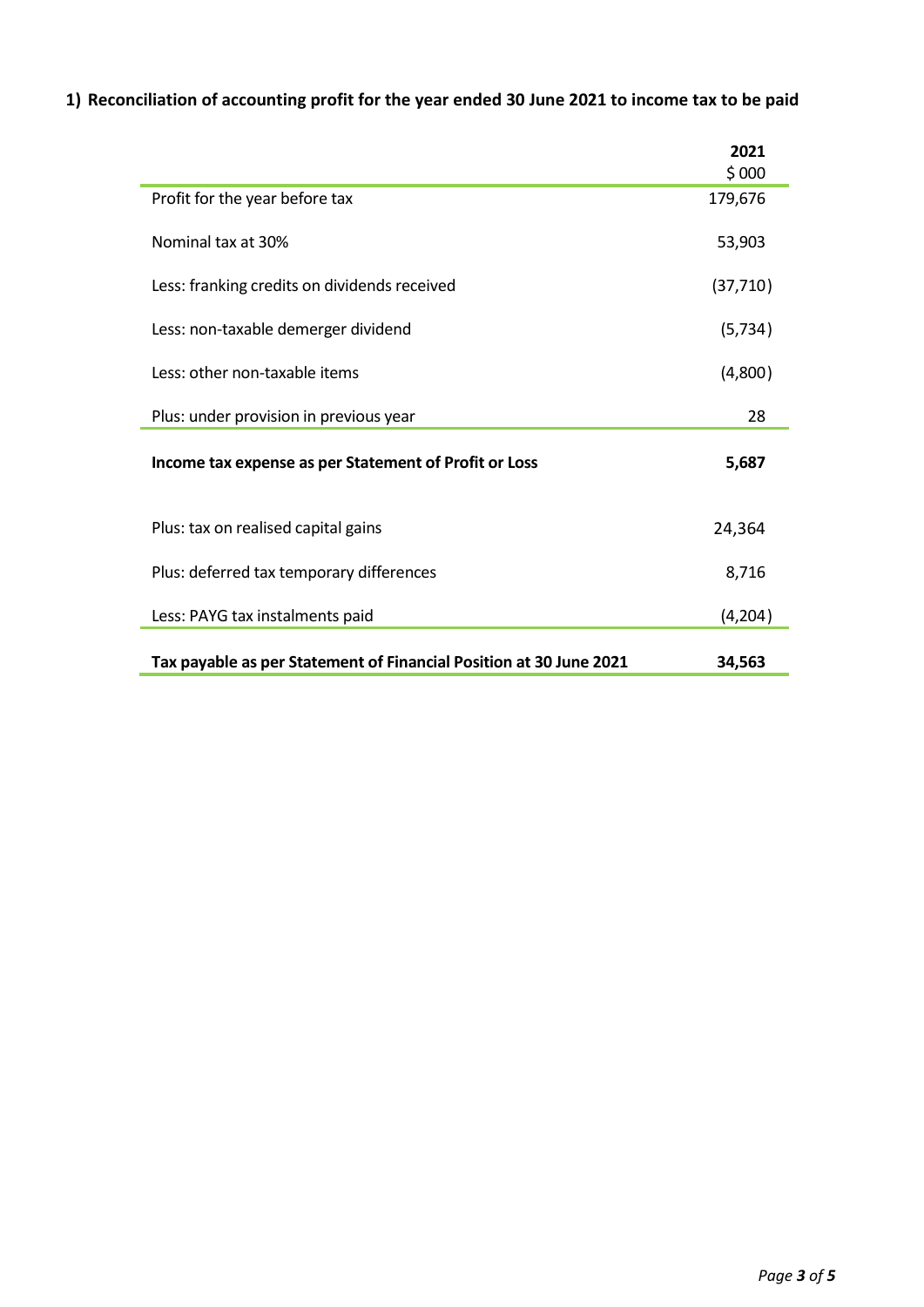## **2) Effective company tax rates**

Franked dividends received by the Company include tax credits which represent the tax already paid and distributed by the source companies.

Including the tax paid on dividends received and the non-taxable dividend from the demerger of Endeavour Group from Woolworths Group, the effective tax rate would be as follows:

|                                                             | 2021    |
|-------------------------------------------------------------|---------|
|                                                             | \$000   |
| Profit for the year before tax                              | 179,676 |
|                                                             |         |
| Franking and foreign tax credits received                   | 37,720  |
| Non-taxable demerger dividend                               | 5,734   |
| Income tax expense as per Statement of Profit or Loss       | 5,687   |
|                                                             |         |
| Tax expense including franking and demerger dividend        | 49,141  |
|                                                             |         |
| Effective tax rate including franking and demerger dividend | 27.3%   |

The effective tax rate, including tax paid on dividends received and the non-taxable demerger dividend, is less than the company tax rate of 30% due to non-assessable trust income received, dividends accrued at balance date and the under provision of tax from the previous year.

The effective tax rate, excluding the effect of franking credits received on dividends and the demerger dividend, would be 3.2%.